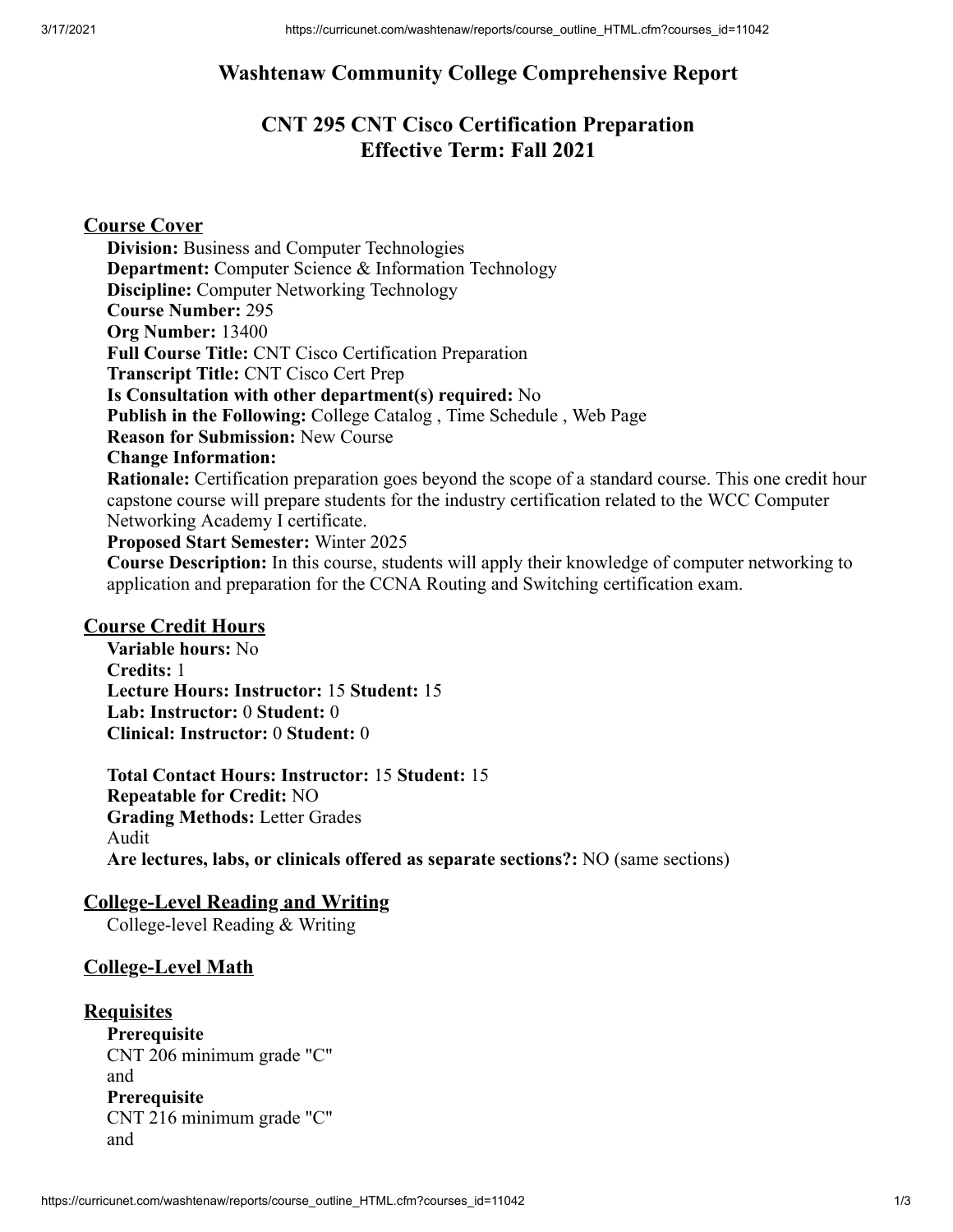#### **Prerequisite**

CNT 226 minimum grade "C"; may enroll concurrently

### **General Education**

### **Request Course Transfer Proposed For:**

### **Student Learning Outcomes**

1. Apply knowledge and skills related to network fundamentals, network access, IP connectivity, IP services, security fundamentals, and automation and programmability.

#### **Assessment 1**

Assessment Tool: CCNA Routing and Switching preparation exam Assessment Date: Winter 2025 Assessment Cycle: Every Three Years Course section(s)/other population: All sections Number students to be assessed: All students How the assessment will be scored: Answer key Standard of success to be used for this assessment: 70% of students will score 70% or higher. Who will score and analyze the data: The exam will be automatically graded by the Test Preparation Tool. The results will be analyzed by full-time faculty.

2. Demonstrate test-takings strategies that will prepare the student for the CCNA Routing and Switching certification exam.

#### **Assessment 1**

Assessment Tool: CCNA Routing and Switching preparation exam Assessment Date: Winter 2025 Assessment Cycle: Every Three Years Course section(s)/other population: All sections Number students to be assessed: All students How the assessment will be scored: Answer key Standard of success to be used for this assessment: 70% of students will score 70% or higher. Who will score and analyze the data: The exam will be automatically graded by the Test Preparation Tool. The results will be analyzed by full-time faculty.

### **Course Objectives**

- 1. Describe network fundamentals required for network implementation.
- 2. Configure and maintain devices for network access.
- 3. Configure and implement routing to allow for connectivity between remote networks.
- 4. Configure and verify network IP services.
- 5. Implement secure network features and protocols.
- 6. Recognize the advantages of automation and programmability in both traditional and controller-based networks.
- 7. Recognize test-taking strategies used in the CCNA Routing and Switching certification exam.
- 8. Apply test-taking strategies used in the CCNA Routing and Switching certification exam.

## **New Resources for Course**

## **Course Textbooks/Resources**